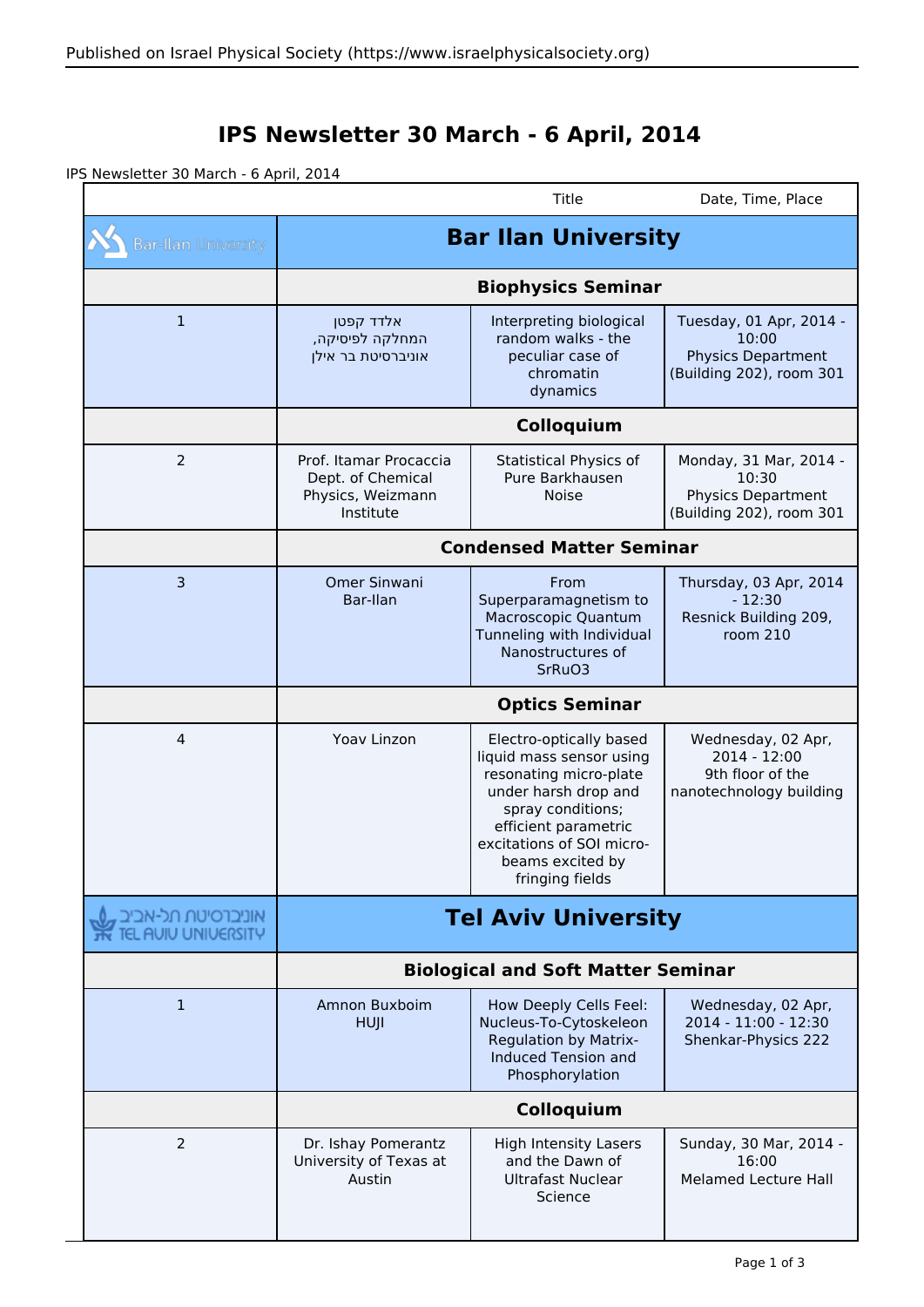|                                                                   |                                                                                                          | Title                                                                                                         | Date, Time, Place                                                                                                       |  |
|-------------------------------------------------------------------|----------------------------------------------------------------------------------------------------------|---------------------------------------------------------------------------------------------------------------|-------------------------------------------------------------------------------------------------------------------------|--|
| 3                                                                 | Professor Nissan Itzhaki<br><b>TAU</b>                                                                   | <b>Aspects of Quantum</b><br>black holes                                                                      | Sunday, 06 Apr, 2014 -<br>16:00<br><b>Melamed Lecture Hall</b>                                                          |  |
|                                                                   | <b>Condensed-Matter Physics Seminar</b>                                                                  |                                                                                                               |                                                                                                                         |  |
| $\overline{4}$                                                    | Dr. Ofer Firstenberg<br>Harvard                                                                          | Quantum nonlinear<br>optics with Rydberg<br>polaritons                                                        | Monday, 31 Mar, 2014 -<br>$16:00 - 17:15$<br>Shenkar 204                                                                |  |
| 5                                                                 | Nimrod Bachar<br><b>TAU</b>                                                                              | Nanoscale Granular<br>Aluminum: Enhanced<br>superconductivity in the<br>presence of strong spin<br>scattering | Thursday, 03 Apr, 2014<br>$-13:10 - 14:10$<br>Shenkar 204                                                               |  |
|                                                                   | <b>Particle Physics Seminar</b>                                                                          |                                                                                                               |                                                                                                                         |  |
| 6                                                                 | Dorin Weissman<br><b>TAU</b>                                                                             | Rotating strings<br>confronting PDG mesons                                                                    | Thursday, 03 Apr, 2014<br>$-10:10 - 11:10$<br>Holcblat hall                                                             |  |
| האוניברסיטה העברית בירושלים<br>The Hebrew University of Jerusalem | <b>The Hebrew University of Jerusalem</b>                                                                |                                                                                                               |                                                                                                                         |  |
|                                                                   | <b>Astrophysics Seminar</b>                                                                              |                                                                                                               |                                                                                                                         |  |
| $\mathbf{1}$                                                      | Prof. Marc<br>Kamionkowski<br>Department of Physics<br>and Astronomy, Johns<br><b>Hopkins University</b> | "B modes for galaxy<br>surveys"                                                                               | Tuesday, 01 Apr, 2014 -<br>12:30 - 13:30<br>Kaplun Building, Seminar<br>room, 2nd floor                                 |  |
|                                                                   | <b>High Energy Astrophysics Seminar</b>                                                                  |                                                                                                               |                                                                                                                         |  |
| $\overline{2}$                                                    | Dr. Doron Kushnir<br>Institute for Advanced<br>Study                                                     | "TBA" (At the Institute's<br>website)                                                                         | Thursday, 03 Apr, 2014<br>$-14:00 - 15:00$<br>Kaplun Building, Seminar<br>room, 2nd floor                               |  |
|                                                                   | <b>Joint High Energy Physics Seminar</b>                                                                 |                                                                                                               |                                                                                                                         |  |
| 3                                                                 | Prof. David Tong<br>University of Cambridge                                                              | "Holography with Large<br>$N = 4"$                                                                            | Tuesday, 01 Apr, 2014 -<br>$10:30 - 11:30$<br>The White Dove<br>Conference Hall at Nave-<br>Shalom (Wahat al-<br>Salam) |  |
| 4                                                                 | Dr. Nadav Drukker<br>King's College, London                                                              | "TBA" (At the Institute's<br>website)                                                                         | Tuesday, 01 Apr, 2014 -<br>$12:00 - 13:00$<br>The White Dove<br>Conference Hall at Nave-<br>Shalom (Wahat al-<br>Salam) |  |
|                                                                   | <b>Nonlinear Physics Seminar</b>                                                                         |                                                                                                               |                                                                                                                         |  |
| 5                                                                 | Dr. Ishay Pomerantz<br>The University of Texas                                                           | "High Intensity Lasers<br>and the Dawn of<br><b>Ultrafast Nuclear</b><br>Science"                             | Wednesday, 02 Apr,<br>2014 - 12:00 - 13:30<br>Danciger B Building,<br>Seminar room                                      |  |
|                                                                   | <b>Nuclear Physics Seminar</b>                                                                           |                                                                                                               |                                                                                                                         |  |
|                                                                   |                                                                                                          |                                                                                                               |                                                                                                                         |  |